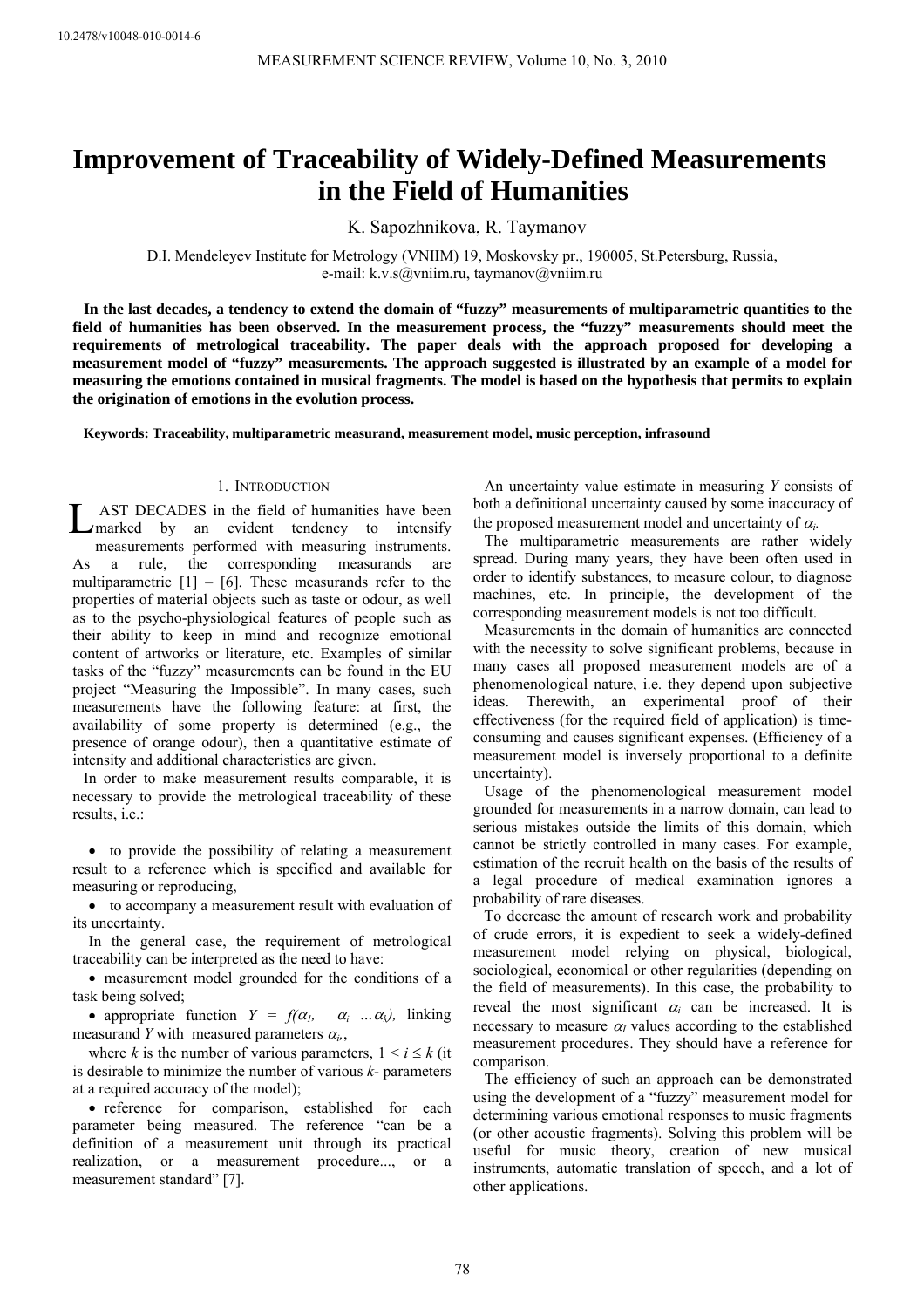## 2. THE MODEL FOR MEASUREMENTS OF EMOTIONAL RESPONSE OF A LISTENER

## *A. The hypothesis proposed*

Emotions arise in an individual in the course of perceiving the reality, i.e. life. Information generates some emotions, and corresponding information is transferred by emotions too. According to [8], the emotions motivate, organize and guide the perception, thought, and actions.

Generally, in the models used for measuring emotions, panel or jury testing methods are applied. In some cases, such measurements are accompanied by an analysis of biophysical parameters of listeners. The measurements of this type permit to evaluate a response of "testees" a posteriori. These measurement results contribute to a better understanding of general regularities of emotion origination.

The emotions accompanying the human perception of acoustical impacts can be estimated a priori only with the help of measurements of a set of parameters characterizing these impacts. For the corresponding measurement model, the most distinguished parameters  $\alpha_i$  could be the parameters similar to those characterizing physiological processes, e.g. frequency of a process, its intensity, etc.

To develop such a measurement model, the authors have proposed a hypothesis and briefly grounded it in [9]-[13]. Any acoustical impact carrying emotional information contains signal-stimuli, the perception and recognition of which in the corresponding sequence cause generation of emotions. In its turn, each of these signal-stimuli can be characterized either by one parameter or by a number of them. The parameters of the signal-stimuli can be measured and related to the known measurement units.

In other words, for such a model the emotion  $Y(\alpha_i)$  can be expressed as:

 $Y = f[X_1(\alpha_1, \alpha_1, \ldots, \alpha_k), X_2(\alpha_1, \alpha_1, \ldots, \alpha_k), X_m(\alpha_1, \alpha_1, \ldots, \alpha_k)]$ where:

 $X_1, X_2, \ldots, X_m$  are the signal-stimuli;

*m* is the number of various signal-stimuli generating a complete set of the emotions examined.

In the process of measuring the emotions which are present in acoustical impacts, solution of the problem to develop a model can be brought to revealing both the above signal-stimuli and parameters characterizing them.

First of all, it is necessary to prove the availability of a relationship between the model parameters and listeners' expected response to the corresponding acoustic impact. To develop a model, the evolutionary analysis of appropriate sensor systems  $[14] - [17]$  was applied. (All the references are illustrative rather than exhaustive.)

Living creatures have acquired sensor systems to provide themselves with the ability to adapt to changes of the environment. The sensor systems became means contributing to perceiving signals (cues) which stimulated readiness for actions connected with approaching natural disasters, enemies, as well as "food" or male (female) animals.

Here the term "signal" means a change in the environment, which takes place within a rather short time period, e.g. a roar, blow, light flash.

For living creatures that left the ocean and settled on land, a system providing the sense of touch became the most important sensor system. The sense of touch is related to the ability to perceive medium pressure changes (waves) caused, for example, by an earthquake or a moving body. Since the auditory ability is the ability to perceive pressure variations (waves) in air, it is possible to make a conclusion that a foretype of the auditory system originated at the earliest stages of life formation. The sense of touch is inherent in the majority of living creatures.

The natural selection caused the genesis of unconditioned reflexes of living creatures, including those with a weakly developed nervous system. These reflexes are related to responses to certain changes of environmental pressure and became foretypes of emotions.

In particular, it is known that an approaching tsunami generates waves within the infrasound frequency range and in a lower part of the sound frequency range. (Hereinafter, the above ranges will be referred to as the IFR)**.** These waves propagate in water and give rise to a specific behaviour of living inhabitants of seas and oceans, including medusas, i.e. their attempt to escape. To a certain degree, a similar response is typical for animals living on land. This effect can be explained as follows.

When reptiles left water and settled on land where the density of the environment around a large part of their bodies became significantly lower, their sensitivity to the IFR waves giving danger signals decreased.

The necessity for reptiles to keep their ability to perceive IFR information of vital importance has resulted in the appearance of more developed hearing aids. The living creatures gained the possibility to perceive the IFR waves both directly and indirectly by using:

• tactile system perceiving mechanical IFR waves and

• "ear-brain" system perceiving air waves of the sound frequency range (SFR) and then recognizing the corresponding IFR waves in some way. (The SFR is limited for man by a range of approximately  $(14-16)$  Hz - 16 kHz, as for other living creatures with the ability to hear, these limits can be a little bit shifted.)

There are many examples which prove that animals perceive IFR waves as cues carrying emotions [18] - [25]. The well-known experiments, including those performed by Dr. R. Wood [26], have shown that IFR waves can cause panic, i.e. they are emotionally important for a man too.

The IFR waves of a specific amplitude and frequency are the signal-stimuli which define an elementary emotional response. This response is an emotional stress that prepares some subsequent action. It precedes the sense of fear, aggression, or happiness, depending on additional information.

A response to important signal-stimuli is determined, to a great extent, by closeness of their frequency values to the frequency of biorhythms [11]. Emotions of living creatures at the first stage of their existence were associated with danger threatening an individual organism (negative emotions). Therefore, the first emotions of living creatures were negative rather than positive ones. The majority of sounds the animals emit are actually caused by negative emotions [27], [28].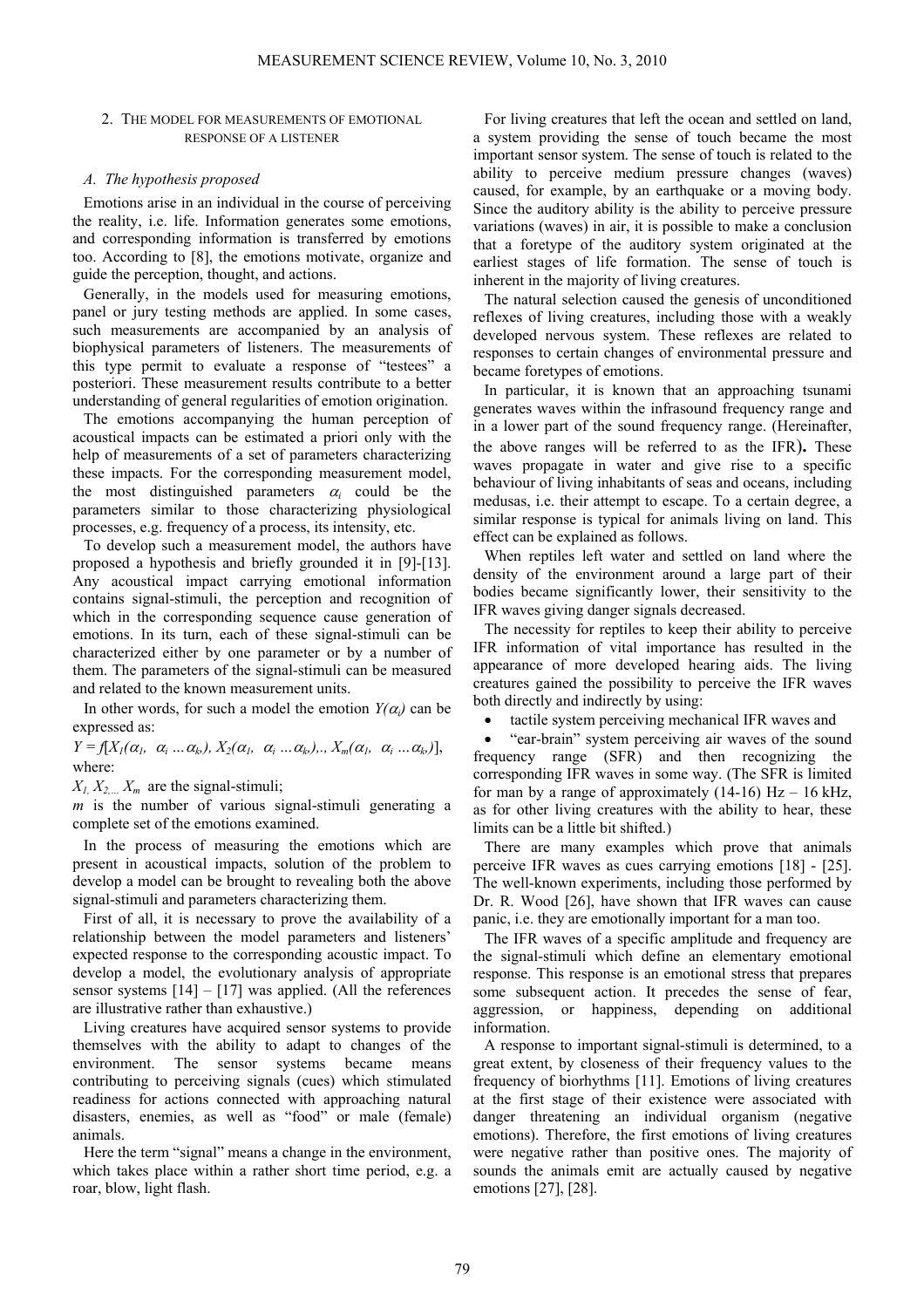The genesis of a community (a swarm, flock, pack, or family) has given rise to a need of a member of such a community to transfer information to other members of the community, which can be negative due to an alarm emotion, positive due to availability of food or a victory gained in struggle for survival, or even neutral (acoustic identification of male or female animal). The development of human society is connected with a more noticeable differentiation of situations and more developed palette of emotional responses.

When the number of the IFR wave parameters is extremely small, a single way for an animal or a man to enrich emotional information being transferred is to create emotional images using small groups (ensembles) of signalstimuli, and then to produce more substantial information (emotional content) integrating a sequence of such images. Such a structure resembles a speech structure with a limited number of sounds, incommensurably wider set of words and practically the unlimited possibility to transfer substantial logical information.

According to the famous biologist Prof. Dolnik, the Cro-Magnon man (unlike the Neanderthal man) survived because he managed to enrich the emotional SFR waves he used, having put into them an emotionally rich logical content: he learned the art of speech [29]. Prof. Mithen has also come to this idea [30].

Therefore, the frequency and level of the IFR signalstimuli (or some other parameters similar to them) can be accepted as parameters  $\alpha_l$  and  $\alpha_2$  of the basic measurement model of emotions contained in acoustical impacts, while groups containing a sequence of signal-stimuli can be used as emotional images.

For this model, a mechanism for selecting signal-stimuli from air waves of the SFR is explained below.

As it is known, when the conversion function of a converter is non-linear, an output signal spectrum becomes "richer" than an input one. If the input signal spectrum includes waves of two or more main frequencies, in the spectrum of output signals some intermodulation products are formed  $[31] - [34]$ .

An intermodulation component of the spectrum at the output of the non-linear converter is characterized by its frequency  $f_k$  and order  $p_k$ . The frequency of the intermodulation component is described by (1):

$$
f_k = \left| \sum_{i=1}^{m} n_i f_i \right|,\tag{1}
$$

where  $n_i$  is the positive or the negative integer, or  $n_i = 0$ ;

 $f_k$  are the frequency values related to input interactive waves; *m* is the number of input interactive waves of different frequencies.

The order  $p_k$  is the sum of sequence numbers of the harmonics which interact, generating the intermodulation component. It is described by (2):

$$
p_k = \sum_{i=1}^{m} \left| n_i \right| \tag{2}
$$

With increase of the order, the amplitude of combination component decreases quickly, but irregularly, because the amplitude value depends also on the fact whether  $p_k$  is even or odd. Subject to the polynomial coefficient describing the nonlinearity of the converter, usually an additional suppression of the even or odd order intermodulation components takes place. However, in practice, this effect can be seen only at comparably small values of  $p_k$ . (approximately up to  $p_k = 5$ ).

As the authors suppose, in an "ear–brain" system, the acoustic SFR waves of some frequencies are memorized and nonlinearly converted. After that, the IFR intermodulation components which give rise to a vitally important response are selected from the output signal spectrum [12].

The basic model being considered is the most important part of the model for measuring emotions "contained" in acoustic impacts.

However, in accordance with the above idea of the sensor system evolution, the basic measurement model for mammals, including humans, should be supplemented by a linear converter of acoustic waves. This converter identifies the parameters of emotions originating much later, including those related to the development of communication between living creatures with the help of acoustic signals. At the same time, in applying this model, it should be taken into account that the level and frequency of signals emitted by mammals increase with an increase of emotional excitement [27, 35, 36]. This effect can be explained by the fact that with an increase of the level and frequency of a SFR signal (e.g. an alarm signal calling for help), the radius of its propagation increases. This radius should be greater for a weak animal to survive.

The grounds of developing the described measurement model on the basis of biological evolution are confirmed by observations of mutual understanding of an emotional state by mammals and man [27], [35], [36], [38].

## *B. Calculation method*

To verify the proposed hypothesis and basic model of emotion measurement, the calculations of the parameters of intermodulation components arising in a non-linear converter, were performed. The intermodulation products were obtained as a result of interaction of the simplest sets of acoustic waves.

For such sets, the reference (basic) elements of musical tonalities were used.

Classical tonal music applies major and minor keys. The sound scale of a modern equal tempered tune (12-tone equal temperament) overlaps by 9 octaves the range from 16.35 Hz to 7902.13 Hz [39]. Only single samples of an organ reproduce the sounds of organ music beginning from 8 Hz. To present day, in addition to the equal tempered tuning, the ancient Pythagorean tuning is applied [39] - [45]. In spite of its well-known drawbacks, it enables to achieve a greater expressiveness of musical phrases. It is logical, that vocalists and musicians playing the instruments with a changing pitch, often "tweak" the tuning in real performances, away from equal temperament [42], [43].

The basic elements of musical tonalities are tonic thirds and triads [44] - [48].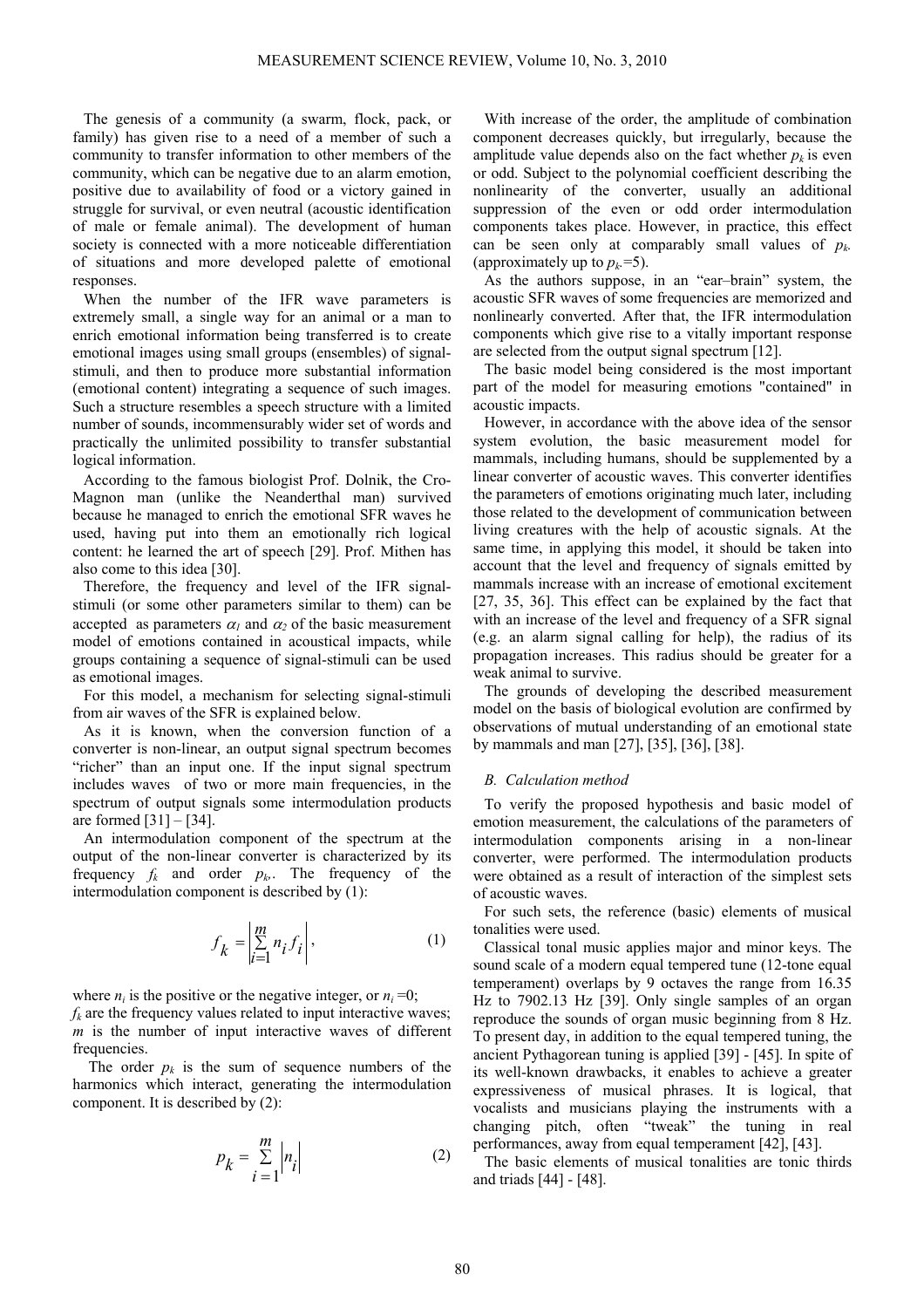In [49], it is proved by experiments that some chords (intervals) consisting of two sine waves, including tonic thirds, are identified as emotionally coloured (they have emotional meaning). This is particularly true for the professional musicians. However, the emotional judgments of the intervals are also reliable for "amateurs" (who have learned to play an instrument since childhood) and, to a lesser degree, for "naive" listeners (who have never been taught to play any musical instrument). It follows from this statement that a set of intervals, e.g. a triad, has an emotional colour too. Such a conclusion corresponds to the point of view given in [50]. The author of [50] considers the tonic triads and thirds as having an emotional colour.

The third is built of two notes. The major tonic third includes tonality steps I (a tonic) and III, while the minor tonic third includes steps I and -III, where "-" means the semitone decrease of a step. Step III (for the major tonalities) and step -III (for the minor tonalities) mainly determine the key colour [44]- [46], [48], [49].

The tonic triad for any tonalities is a chord consisting of three notes. The lowest of these notes is a tonic (step I). The tonic triad includes steps I, III and V for the major tonalities, as well as steps I, -III and V for the minor tonalities [46], [48], [51]. For example, the C major tonic triad consists of notes C, E, and G, while the С minor tonic triad consists of notes C, E flat, and G.

If the infrasound frequency range is limited by the frequency of 14 Hz from above, then it is easy to prove that in a lower part of the great octave, in the contra and subcontra octaves, the tonic third and triad frequency differences are in the IFR. Since formation of such IFR intermodulation components (the second order components) is typical both for the major and minor, these octaves are non-informative. (Since the boundaries of infrasound frequencies have been chosen approximately, the boundaries of a "non-informative" part of the range are approximate too).

If we consider the tonic thirds and triads in a higher part of the second octave and even in the next octaves, then for these thirds and triads only the high order intermodulation products in IFR can be obtained (their amplitude will be very small), i.e. the infrasound waves practically disappear from the intermodulation spectrum in these octaves.

Therefore, the calculations have been made for chords with frequencies related to the small, first and second octaves. These chords were simulated on the basis of harmonic (sine) waves in twelve major and twelve minor tonalities using the equal tempered tuning and the Pythagorean one. For dominating regularities to be revealed, appropriate sharp and flat tonalities were considered as being enharmonically equivalent. The frequency of note A in the first octave was equal to 440 Hz.

In the investigation, the original method of calculation  $[52] - [54]$ , which is a part of the methodology of frequency converter analysis and synthesis, developed by one of the authors of this paper, was applied. The method relies on the theory of continued fraction (chain sequence).

The intermodulation product parameters  $(f_k \text{ and } p_k)$  were separately calculated for tonic thirds and triads of the equal tempered tuning and Pythagorean one.

## 3. RESULTS

## *A. Signal-stimuli*

The calculation has shown that on interaction in a nonlinear converter, the sine waves included in the major tonic thirds (for both the equal tempered and Pythagorean tuning), generate the intermodulation components of the infrasound frequency range (from 5 Hz and higher). These components are characterized by the ninth order (*p*=9).

For the minor tonic thirds, the infrasound intermodulation products (from 7 Hz and higher) have a higher order (*p*=11), i.e. they are of a significantly lower level.

This difference between the major and minor tonalities is much more observable for the tonic triads.

For all major tonalities, at the output of the non-linear converter, the waves corresponding to the tonic triads produce the infrasound intermodulation components with *p*=4 (from 2.8 Hz and higher). In the minor tonic triads, the infrasound intermodulation components with *p=*4 are not generated. For the major and minor tonalities of the equal tempered tuning, which have the same tonic, the intermodulation components of the same frequency with a higher order (*p*=5) are generated. They are the result of interaction of steps I and V, which are common for the tonic triads with the same tonic. The "background" of the higher order combinations does not affect the identification of the major or minor keys. Obviously, in the major music the level of "background" is relatively low. The reason can be related to the fact that the order of the corresponding "background" waves is greater. Moreover, the order of dominating infrasound components is the even integer  $(p_k=4)$ , while the order of "background" infrasound waves is the odd integer  $(p_k=5)$ . The last circumstance causes an additional suppression of the "background" components.

Fig.1a illustrates the distinction of tonic triads of various major tonalities. In Fig.1a, the relationship between frequency values of the infrasound intermodulation components  $(p=4)$  and tonics (with the increase of tonic frequency) is shown for the equal tempered and Pythagorean tuning.

For the equal tempered tuning, the level of the fourth order frequency components monotonically increases with an increase of the tonic frequency. For the Pythagorean tuning, this dependence is not monotonic.

For the major tonalities, the distinction of the C-sharp major (D-flat major), F-sharp major (G-flat major) and, to a lesser extent, that of the A-flat major, can be noticed. Their tonic triads are characterized by a lower frequency of the infrasound intermodulation components as compared to the corresponding triads of the other tonalities, the values of frequency being the intermediate ones for A-flat major.

For the minor tonalities of the equal tempered tuning (Fig.1b), the frequency of the infrasound components monotonically increases in the same way as for the major ones. However, the order of the intermodulation components is higher: *p*=5. For the Pythagorean tuning, this dependence is not monotonic. Here three groups can be singled out.

The first group includes the G-sharp minor (A-flat minor) and D-sharp minor (E-flat minor). For their tonic triads, the order of the infrasound components  $(p=5)$  is lower (the level is higher) than for the other triads.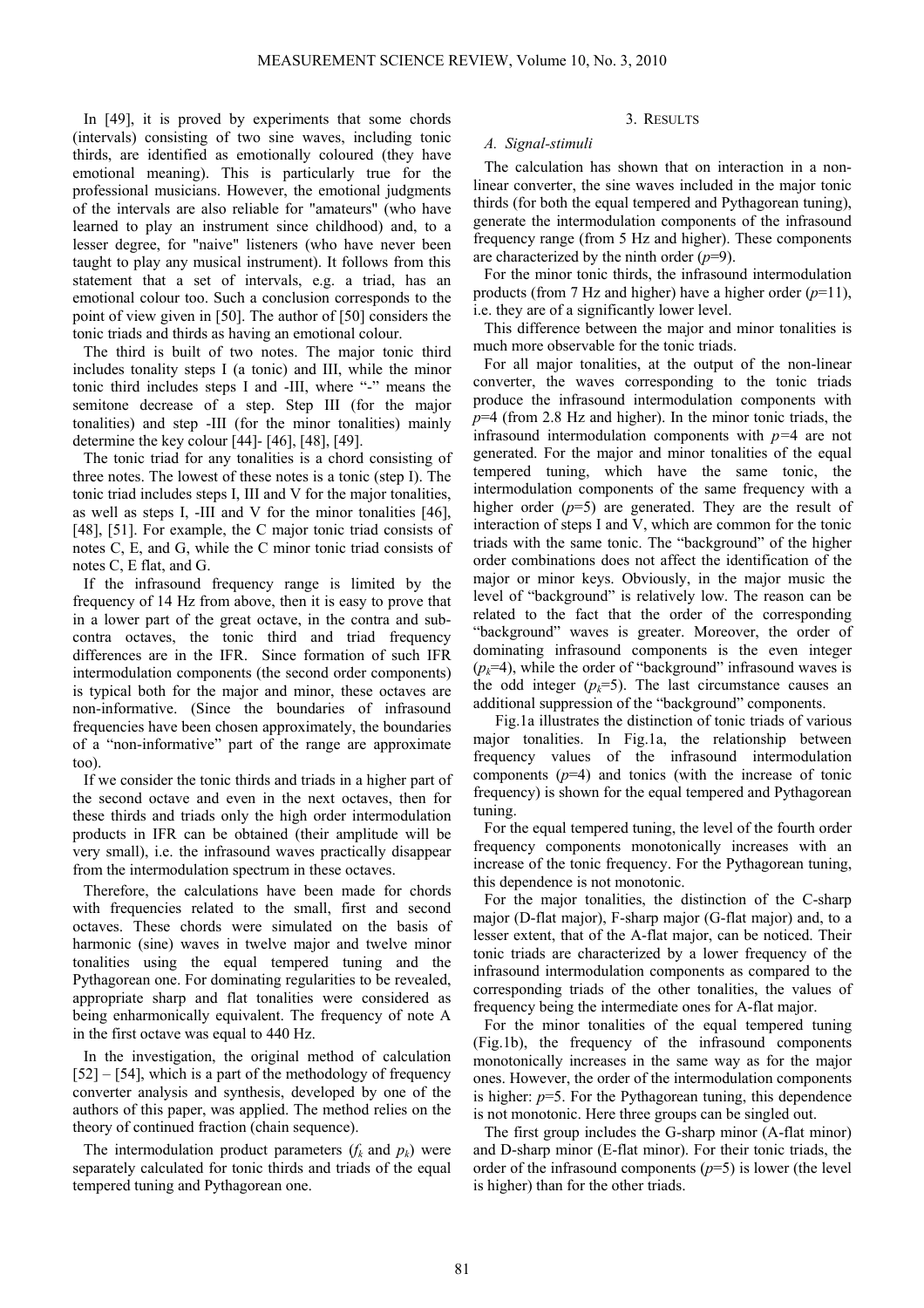The second group of the F minor and B minor is characterized by the fact that the order of the infrasound intermodulation components  $(p=9)$  is much higher than for other tonalities. Accordingly, the level of these components is significantly lower.

In the third group including the remaining minor tonalities, the order of the infrasound intermodulation components is equal to 6.



Fig.1. Relationship between frequency values of the infrasound intermodulation components and tonics (with the increase of tonic frequency).

Tonic triads. Equal tempered (eql) and Pythagorean (Pyth) tuning. (The "background" components are not shown).

- a) for all major tonalities  $(p=4)$ ,
- b) b) for all minor tonalities  $(p=5, p=6, p=9)$

For the tonic thirds, some dependencies, similar to those shown in Fig.1, take place too. However, they are weaker, because the level of the corresponding infrasound intermodulation components is much lower. Also it is important what kind of tuning (the equal tempered tuning or the Pythagorean one) is applied.

The results of calculation and analysis of the well–known facts related to music perception demonstrate that:

1. The waves included in the tonic triads and thirds, interacting in the non-linear converter, cause an intermodulation product spectrum containing infrasound waves.

In the middle part of the sound scale, the major tonalities are characterized by the IFR intermodulation components of

a much higher level than for the minor tonalities. The difference in emotional perception of the major and minor keys corresponds to the difference in the infrasound intermodulation component spectra.

2. The level of the IFR waves for the tonic thirds is much lower than that for the corresponding tonic triads. The biophysical premises for emotional distinction of tonic thirds are significantly weakened.

3. In the lower and higher parts of the sound scale, the difference in the IFR spectrum decreases significantly. This effect explains a "blooming" of the key colour near the sound scale boarders: in the lower part, music has a "major" hint, and in the higher part, it has a "minor" hint.

4. The range of speech sounds is practically identical to the middle part of the sound scale.

5. Since the resolution of the non-linear converter ("earbrain" system) is finite, when the volume of sound is low, the emotional difference of the major and minor keys decreases. When the sound volume grows, the difference becomes evident.

6. Within an octave, the frequency of the IFR intermodulation components depends on a tonic.

7. For the ancient Pythagorean tune, the difference between various tonalities (as used here) is significantly greater than for the equal tempered one.

8. In the equal tempered tuning, there is a common "background" of the IFR intermodulation components for both the major and minor tonic triads. Apparently, this is an additional reason why the expressiveness of the equal tempered tuning decreases in comparison with the Pythagorean one.

9. The major and minor triads are recognized by listeners not only in case when the triads are performed simultaneously (in chords), but also when they are performed consecutively [50], [55]. This proves the idea that the "ear-brain" system is characterized by a delay effect (memory). (In [56], the shortest time interval necessary to cause the emotions is estimated as 2.5 - 3 s. The authors of [57] evaluate the duration of the initial (hidden) time of emotion generation as 0.15 - 0.30 s. These data enable to obtain a quantitative estimate of the time delay).

#### *B. The simplest emotional images*

Identification of the emotions caused by the signal-stimuli and their ensembles should be based on statistically reliable estimates of the emotional responses of listeners.

In musicology, the tonalities are considered in accordance with their position in the circle of fifths  $[44 - 46]$ , where the tonalities are located with an interval of 3.5 tones. The tonalities adjacent in the circle of fifths are called attendant, since a listener instinctively feels a link between them.

It should be noted that a sequence of three attendant tonic triad chords built up at steps I; IV;V, as a rule, contribute to strengthening the music expressiveness. (E.g., for the C major tonality, this sequence corresponds to a sequence of three tonic triads: C major, F major, and G major).

Statistically reliable expert judgments of a listeners' response to fragments of classical musical compositions [50] give a basis for the conclusion that the simplest emotional image is formed by the sequence of no less than three IFR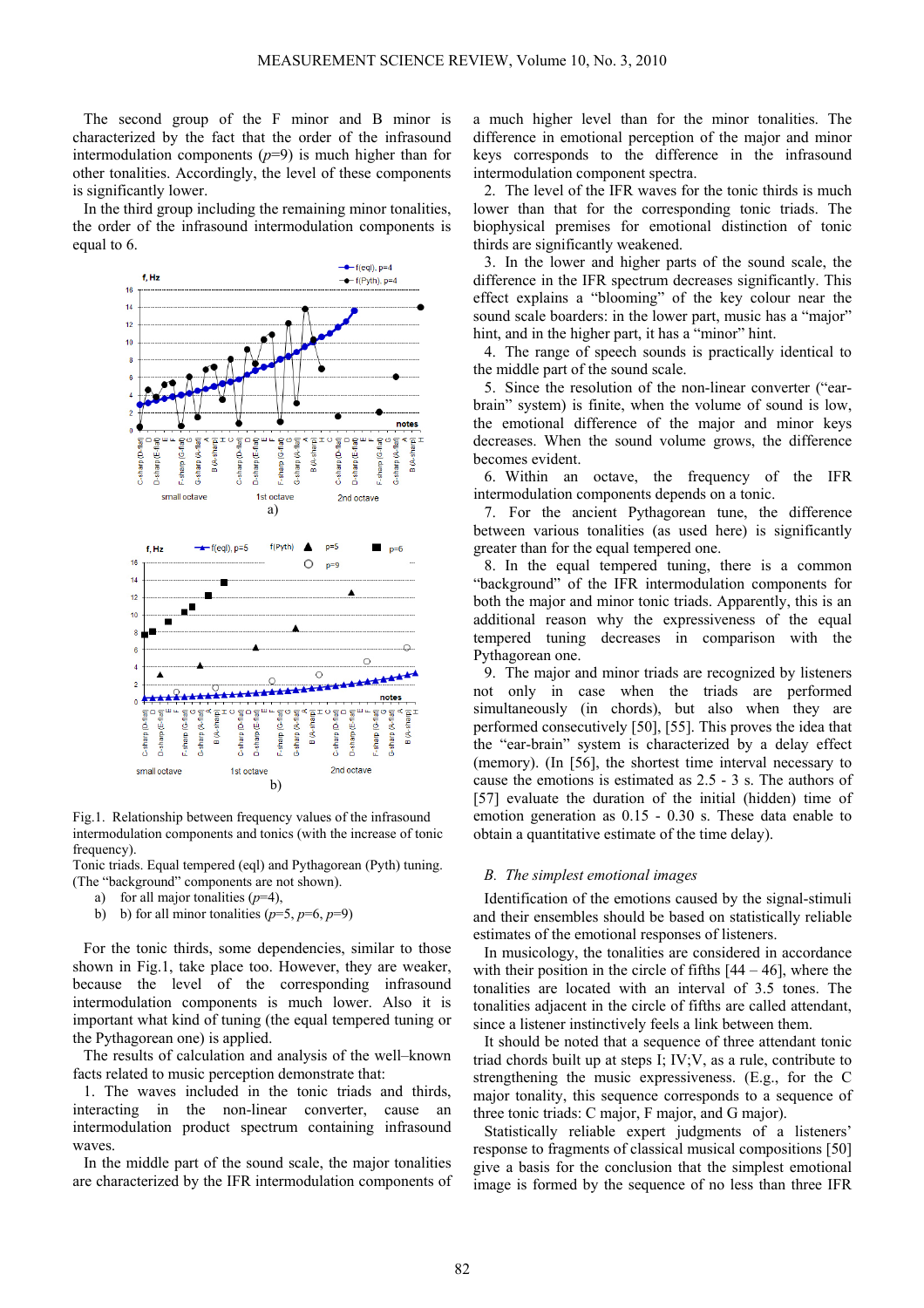f), g), h).

waves which usually corresponds to the sequence of the attendant tonality chords. The images can cause a varied emotional response, e.g. contemplativeness, aloofness, or joy. When the sequence of the IFR signal-stimuli changes, a new emotional image is generated. [12].

(It is necessary to accentuate that in order for a verbal statement to be understandable, its form should be trinomial (obvious or implicit). This was noticed by the famous Russian physiologist of the 19-th century I.M. Sechenov: "For all peoples of all centuries, all tribes and all stages of intellectual growth and development, the verbal way of thinking in its simplest form is reduced to our trinomial sentence. In particular, thanks to this, we understand with an

15  $15$ 15 15 10 10 10 10 5 S 5 5  $\mathbf 0$ 0  $\pmb{0}$ **IV** T IV I **IV** v I IV Y) a) F-sharp major, b) A-flat major, c) H major, d) A major, "contemplativeness" "great energy and joyful "energy, triumph with a "happiness" (E. Grieg. Norwegian dance, (E. Grieg. In spring, mood" (F. Chopin. Polonaise transfer to calm and harmony" op.43) No 6, op.53) (F.Shubert. Ave Maria, op.32) op.35) 15 15 15 15 10 10  $10$ m 5 5 s <sub>5</sub>  $\mathbf 0$ IV  $\mathbf{0}$  $\boldsymbol{0}$ T v  $\theta$ **IV** IV IV 32 Y)  $\mathbf{I}$ e) A-flat minor, f) H minor, g) E minor, h) C sharp minor, "aloofness" "aloofness, transfer from "melancholy, dreaminess" "fantasy, dream, transfer from a (F. Schubert. Barcarolle, mournful insensibility to tragic (J. Massenet. Elegy, op.10) day-dream to aloofness and grief" (L. Beethoven. Sonata mood" (F. Chopin. Death op.60) march, Sonata No 2, part 3, No 14 (Moonlight sonata), part 1, op.27) op.35) Signs and symbols: the domain the domain the domain the domain of deltaof thetaof alphaof betarhythms rhythms rhythms rhythms *р*=4 *р*=5 *р*=6 *р*=9

Fig.2. Formation of the simplest emotional images on the basis of the sequence of chords (steps I-IV-V) in the small octave (axis of abscissa is frequency *f*, Hz, ordinate axis is a step number).

It is interesting that the character of the functions presented in the space of biorhythms, enables to judge about the emotional colour of an image.

Between the emotional response to graphical representation of the emotional images shown in Fig.2 and the emotional response to the corresponding musical fragments, some correlation can be noticed . Rising of the curves corresponds to a hope for something better, as well as to a joyful mood. "Dipping" of the curves is associated with expectation of some bad mood. The perception is influenced by steepness of the curve rising and "dipping". To all

appearance, this correlation is caused by similarity of the models of acoustical and visual impact perception.

equal easiness the thoughts of an ancient man, left in written records of the past, thoughts of a savage and those of a contemporary" [58]. In [59], the significance of the trinomiality (ternarity) in the evolution is fundamentally

Fig.2 illustrates the generation of the simplest emotional images on the basis of a sequence of chords built up at steps I; IV; V. For the Pythagorean tuning, in the small octave Fig.2, a), b), c), and d) shows the frequency and order of the intermodulation components for a number of major tonalities. The frequency and order of the intermodulation components of some minor tonalities are shown in Fig.2 e),

grounded with regard to various spheres).

# *C. Relationships between signal-stimuli frequencies and emotional image being formed*

Further detailing of the measurement model requires revealing a relationship between signal-stimuli parameters and emotions. One of the objects to be studied is the field, where the spectrum of the simplest emotional images has a bright and clear emotional colour. Therefore, at the new stage of investigation, a special consideration was given to

83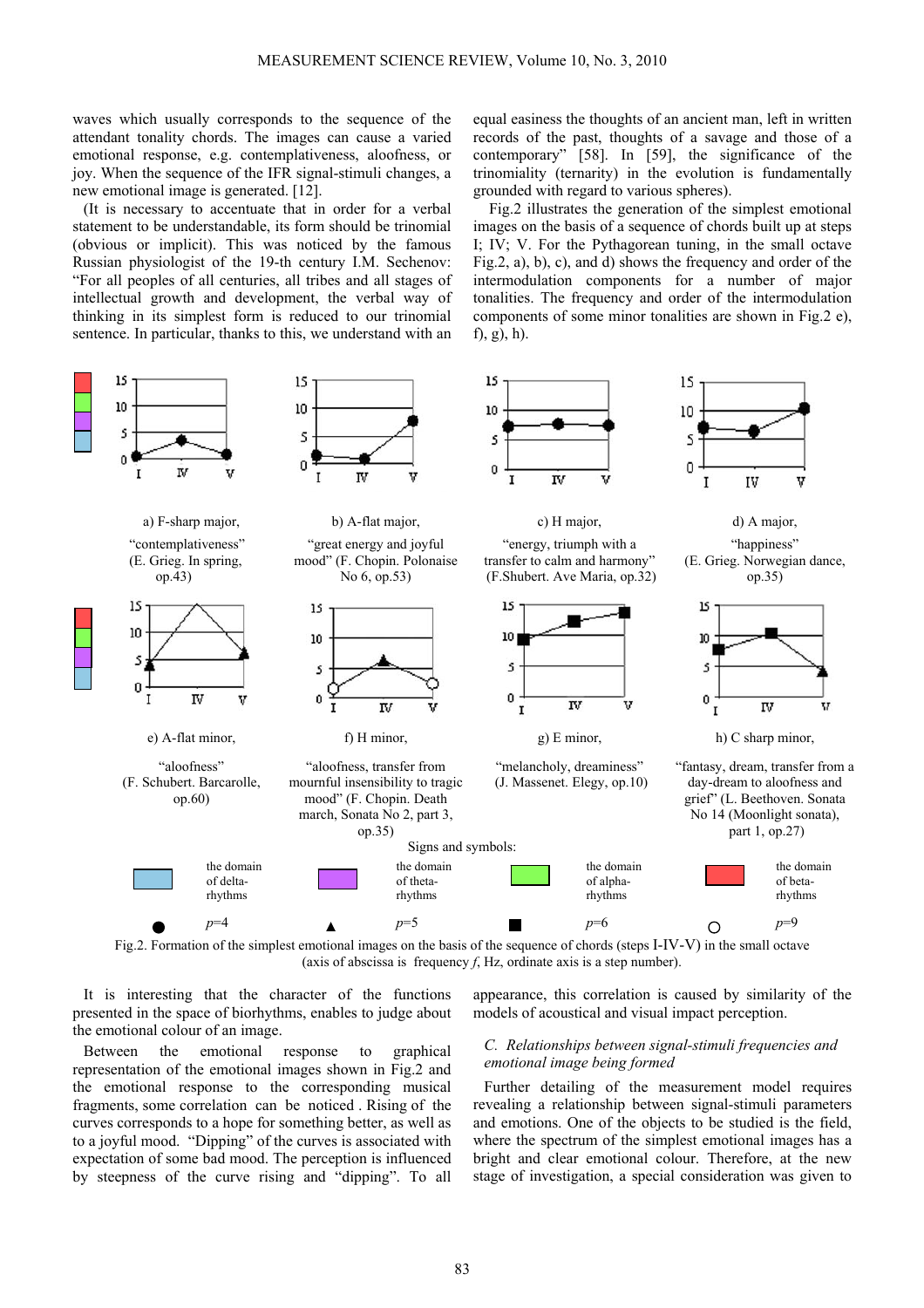the analysis of ethnic and ancient religious music with a known mood.

With that end in view, at the D.I. Mendeleyev Institute for Metrology, software "Music 1.0" intended for analyzing sound files of wav-format, was developed. Software includes a virtual four-pole network, the conversion function of which is described by a polynomial of the power that is not higher than 11. A power of the polynomial, coefficients of the latter "*k*", as well as measurement time and delay time are set by a user. The measurement time should be less than a half of the input signal duration.

Software enables to calculate the spectrum of input and output data by executing the Fourier-transform. The latter provides visualization of frequency decomposition of a complicated stationary signal into the simplest [wave](http://en.wikipedia.org/wiki/Oscillation) functions. The frequency range of the spectrum analyzed at the output of the four-pole network can be adjusted within a wide range.

With the help of the above version of software, we analyzed the fragments of African ethnic music (GUEM) with the specific titles "Festival", "Fear", and "Nightmare", performed on drums and recorded as wav-files. Fig.3 shows the IFR spectra at the four-pole network output.



Fig.3. Spectra of the IFR intermodulation components after nonlinear conversion of the input data

(axis of abscissa is the frequency, Hz; ordinate axis is the level of spectrum components determined in conventional units). a) "Festival", b)"Fear", c) "Nightmare"

As the spectrum of the drum sound lies in the band of low frequencies, for a greater obviousness, the conversion function was assumed as the quadratic one  $(k=2)$ . The measurement time was set to approximately 4 s.

An opportunity for measuring the emotions contained in music fragments is illustrated by examples given below. Fig.3 demonstrates the difference of the IFR wave spectra and a small number of maximums (signal-stimuli) in these

spectra which determine an expected emotional response of **listeners** 

To reveal the emotional content of the images, it is necessary to analyze the relationship between the frequency values of the IFR maximums and biorhythm frequencies.

A minimum frequency of a signal-stimulus for the fragment "Festival" is close to 4 Hz, which corresponds to the domain of theta-rhythms; for the "Fear" the minimum frequency decreases approximately to 2.8 Hz, passing into the domain of delta-rhythms; for the fragment "Nightmare" it falls down and becomes less than 2 Hz.

The "Festival" is characterized by a comparatively low level of maximums in the band of the 2nd and 3rd harmonics of the signal-stimuli (the domain of alpharhythms). At the same time, these maximums are smooth.

The spectra generated by the "Fear" and especially by the "Nightmare" contain an increased number of maximums, which are sharper than for the "Festival".

For the "Fear":

• in the range of the  $2<sup>nd</sup>$  harmonic of a signal-stimulus (in the domain of theta – rhythms), the maximum is "blurred",

• in the range of the  $3<sup>rd</sup>$  and  $4<sup>th</sup>$  harmonics (in the domain of alpha – rhythms), the maximums are higher than the  $1<sup>st</sup>$ one.

• even in the range of the  $5<sup>th</sup>$  harmonic (in the domain of beta – rhythms) the value of the maximum and square under it are close to those for the 1<sup>st</sup> harmonic.

The "Nightmare" generates noticeable maximums near the 2nd and 3rd harmonics of the signal-stimulus (in the domain of delta–rhythms), some peaks (including the highest one near 7 Hz) in the domain of theta–rhythms, and significant maximums in the domains of alpha- and beta–rhythms.

The relationship between activated brain biorhythms and a state of a wakeful man is shown in Table 1.

Information given in Table 1 is in good agreement with the data of the IFR spectrum analysis (Fig.3). The analysis shows that the frequency of a signal-stimulus determines the basic emotion. When the signal-stimulus appears in the domain of delta-rhythm frequency, the mood of a listener becomes anxious. The less the frequency of the signalstimulus, the higher is the level of an expected danger.

Combination of a signal-stimulus and additional components of the frequency spectrum generates an emotional image. Stress mobilizes attention and muscular activity, which are proved by a significant increase of the level of alpha– rhythm and, to a lesser extent, of beta rhythm ("Fear").

Uncertainty of an anxiety source together with feelings of the increased danger ("Nightmare"), intensify the search of recollections and associations which could be used to develop an activity program. This is shown by a rise of the level of waves in the domain of theta-rhythms. The spectrum peaks in the domain of alpha- and beta-rhythms are smoothed, cover smaller areas and have a lower level. This demonstrates that the program of listeners' activities has not been found.

The emotion related to the "Festival" reflects the recollections of bygone successes and gives an associative hope for future victories, which is stimulated by a signal of the theta-rhythm frequency. At the same time, the level of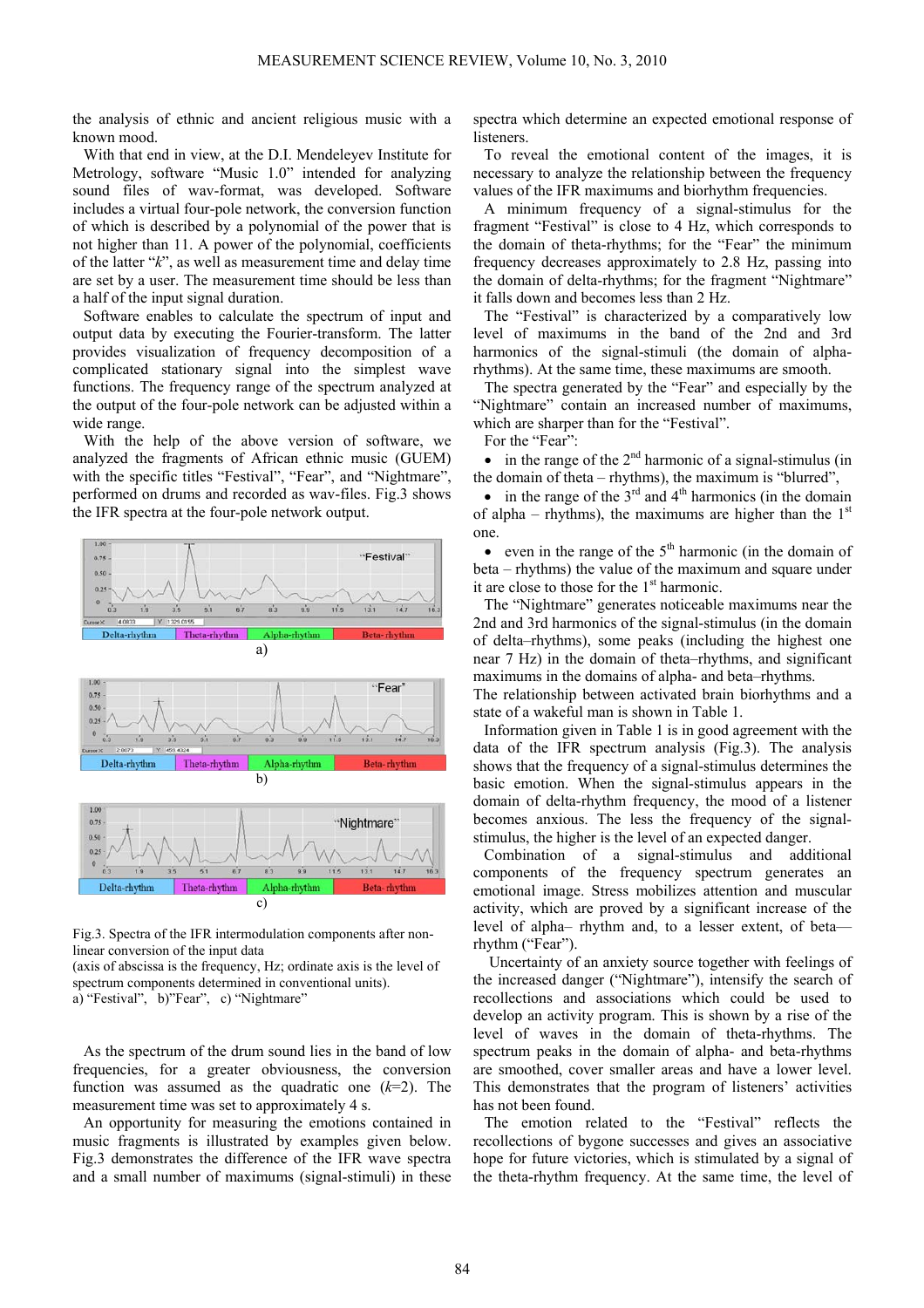attention to environmental conditions and mobilization of muscular activity are at the background (usual) level.

The examples given prove the opportunity to decode the emotional content of music fragments, under the influence of which a number of the IFR signals are generated practically at the same time.

Moreover, decoding of the mood influenced by each signal-stimulus enables to develop the above estimates of the emotional content of the simplest images caused by the sequence of tonic triads (Fig.2). Examples of the emotional content of the simplest images are given in Table 2.

Table 1. State of a wakeful man and activated brain biorhythms

| Bio-   | Frequency range, | State of a wakeful man                 |
|--------|------------------|----------------------------------------|
| rhythm | Hz.              |                                        |
| Delta- | $0.5 - 3.5$      | Interest of a man in something; some   |
| rhythm |                  | types of a stress; increase of hormone |
|        |                  | production, which contributes to       |
|        |                  | physical reconditioning                |
| Theta- | $4.0 - 7.5$      | Generation of bright images,           |
| rhythm |                  | recollections, and unexpected          |
|        |                  | associations                           |
| Alpha- | $8.0 - 11.5$     | Improvement of sensibility, sharp      |
| rhythm |                  | increase of muscular activity          |
| Beta-  | $12.0 - 29.5$    | Intensification of attention, mental   |
| rhythm |                  | strain, emotional excitement           |

Table 2 Examples of emotional content of the simplest images

| Tonality  | Mood according to       | Mood according to results of the                  |
|-----------|-------------------------|---------------------------------------------------|
|           | [50]                    | biorhythm analysis                                |
| F-sharp   | Contemplativeness       | Recollections and associations                    |
| major     |                         | with the background of a deep                     |
|           |                         | grief                                             |
| A-flat    | Great energy and        | Hope on some better after tragedy                 |
| major     | joyful mood             |                                                   |
| H major   |                         | Energy, triumph with a Pleasant recollections and |
|           | transfer to calm and    | associations                                      |
|           | harmony                 |                                                   |
| A major   | <b>Happiness</b>        | Bright associations accompanied                   |
|           |                         | by a wish to intensify muscular                   |
|           |                         | activity                                          |
| A-flat    | Aloofness               | Vague recollections (the level of                 |
| minor     |                         | the IFR components is low, but it                 |
|           |                         | is the highest one for the minor                  |
|           |                         | tonalities)                                       |
| $H$ minor | Aloofness, transfer     | Feeling of tragedy after vague                    |
|           | from mournful           | recollections (the level of IFR                   |
|           | insensibility to tragic | components is the lowest)                         |
|           | mood                    |                                                   |
| E minor   | Melancholy,             | The mood corresponds to the                       |
|           | dreaminess              | interpretation of [50]                            |
| C-sharp   | Fantasy, dream,         | The mood corresponds with the                     |
| minor     | transfer from a day-    | interpretation of [50]                            |
|           | dream to aloofness and  |                                                   |
|           | grief                   |                                                   |

## 4. DISCUSSION

The above information proves that the proposed measurement model can be applied to the "fuzzy" measurements of the emotions contained in music fragments.

In the last decades, a special technology of mental audio guidance (Hemi-Sync**),** developed and patented by Mr. R. Monroe, has been comprehensively discussed. This technology is based on the linear conversion of waves (on the so called "binaural effect "), i.e. on the perception of "non-existent" sounds generated by beatings of acoustic waves, which are perceived by each ear separately [60]. The technology effectiveness is explained by a directed stimulation of the brain, which is performed at coincidence of the binaural beating frequency with the frequency of brain biorhythms.

The acoustic beating impact on the state of a listener agrees with the above hypothesis. However, the above explanation of the emotions contained in acoustic fragments by the binaural effect only, is at variance with the fact that music excites even those listeners, one ear of whom has been injured. Moreover, the binaural effect does not explain the variety of emotional responses to acoustic impacts.

The model developed by the authors enables to create a special measuring instrument that will make it possible to evaluate the "emotionality" of music without bias. The scale of such an emotion measuring instrument is multiparametric. Each emotional image should be estimated on the basis of a combination of several IFR wave parameters, measured at adjacent time intervals. The method of constructing this scale is illustrated by the above examples. If a sequence of the IFR signal-stimuli changes, a new emotional image is generated. Its colour depends on a previous and/or subsequent emotional image.

A sequence of the simplest emotional images determines the emotional content of a musical fragment. It is natural, that identification of the emotions generated by the music fragments played backward, is disturbed. It is typical for both representatives of Western culture and listeners from an ethnic group called Mafa (Cameroon) [61].

It should be emphasized, that the main simplest emotional images depend on the biological background developed in the process of evolution. Therefore, the emotional response of people with healthy psyche, who are in a balanced state of mood, to these signal-stimuli and images has to be characterized by a sharp peak of its distribution irrespective of the culture these people belong to.

This statement is confirmed by the investigations [49], [61].

The possibility to apply the same approach to decoding the fragments of African ethnic music and harmonic tonal music shows that this approach is a universal tool for measuring the emotions generated by music of various types.

From the above it follows that the type A evaluation of measurement uncertainty mainly depends on the health state and mood of "testees". The psyche of listeners is also under the influence of external factors, such as colour and illumination of premises, unwanted sounds or noises, etc.

To decrease the uncertainty, it is useful to perform a preliminary emotional adjustment of "testees", i.e. to remove their intrinsic stress, prepare them to an experiment and so on [62]. Essentially, an overture performed before an opera serves the same purpose.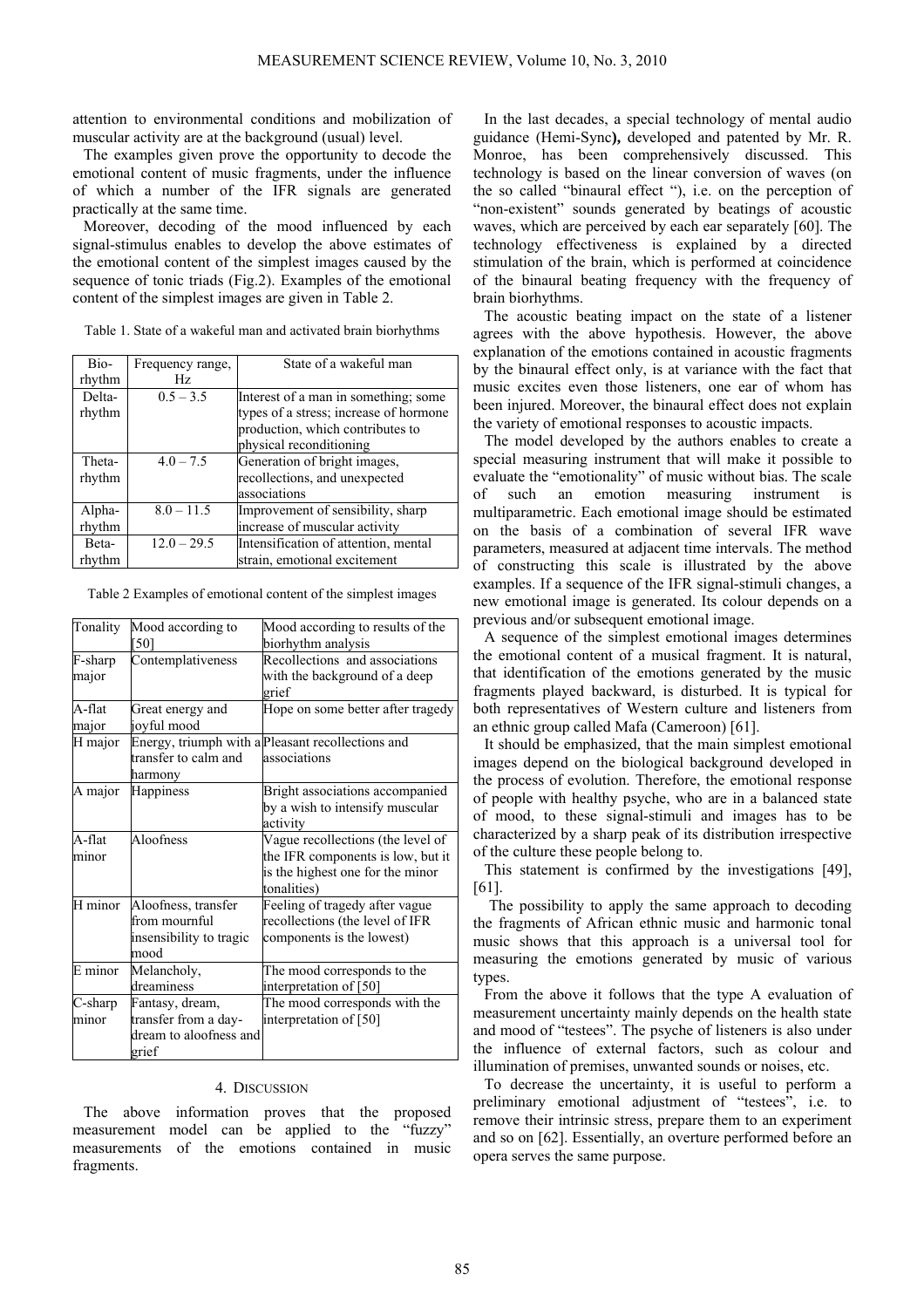A stable deviation of the emotional response to the signalstimuli from a typical one, can be the indicator of an unhealthy mental state of a person.

The response to more complicated acoustic impacts has been developed at comparatively later stages of evolution and depends, to a great extent, on cultural traditions of listeners and on their psychotype.

The type B measurement uncertainty is determined, mainly, by the fact that the unified and consistent theory of emotion scales has not yet been developed.

In fundamental works on psychology of emotions, their nature and functions [8] and [63], accordingly, it is shown that there are significant difficulties in the development of an unambiguously determined scale of emotions.

The type B measurement uncertainty increases due to incompleteness of knowledge of the role the brain biorhythms play in mental activity. Even the frequency limits of biorhythm domains are differently estimated in literature.

Evidently, if the frequency values of the IFR intermodulation components are close to the boundaries of biorhythm frequency domains, then the uncertainty of the emotional response increases.

The results presented above do not contradict experimental data given in [49], [64] – [68].

# 5. CONCLUSIONS

To improve the traceability of "fuzzy" measurements in the field of humanities, it is expedient to develop measurement models with a minimum number of parameters to be measured, each of them having a reference for comparison. Such an approach corresponds to the definition of measurability of objects, suggested in [69].

The most efficient way to develop the models of this type is to apply physical, biological, sociological, economical or other regularities (depending on the field of measurements) in them. It is shown that the development of these models can be facilitated with the help of an evolutionary analysis.

In this case, the measurement procedure is similar to "strongly defined measurements" [2].

The suggestions given are grounded by example of the model for making "fuzzy" measurements of expected emotional responses to musical or other acoustic fragments.

## ACKNOWLEDGMENT

The authors of this paper are grateful to Dr. V. Elkin for active participation in discussions and Dr. A. Pepelyshev for development of the computer program.

#### **REFERENCES**

- [1] Finkelstein, L. (2003). Widely, strongly and weakly defined measurement. *Measurement,* 34 (1), 39-48.
- [2] Finkelstein, L. (2008). Problems of widely-defined measurement. In *Proceedings of the 12th IMEKO TC1 & TC7 Joint Symposium on Man Science & Measurement*, 3-5 September 2008. Annecy, France: LISTIC, 23-29.
- [3] Rossi, G.B., Berglund, B. (2009). Measurement related to human perception and interpretation – state of the art and challenges. In *Proceedings of the XIX IMEKO Congress on Fundamental and Applied Metrology*, 6- 11 September 2009. Lisbon, Portugal, 1164-1169.
- [4] Goodman, T., Montgomery, R. et al. (2008). The measurement of naturalness. In *Proceedings of the 12th IMEKO TC1 & TC7 Joint Symposium on Man Science & Measurement*, 3-5 September 2008. Annecy, France: LISTIC, 31-36.
- [5] Miekina, A., Morawski, R.Z. (2009). A flexible experimental set-up for development of spectrophotometric analysers of food. In *Proceedings of the XIX IMEKO Congress on Fundamental and Applied Metrology*, 6-11 September 2009. Lisbon, Portugal, 2565-2573.
- [6] MINET: Measuring the Impossible NETwork. http://www.measuringimpossible.net
- [7] *International Vocabulary of Metrology Basic and General Concepts and Associated Terms (VIM)*. (2008). JCGM - Joint Committee for Guides in Metrology.
- [8] Izard, C.E. (1991). *The Psychology of Emotions.*  Springer US.
- [9] Sapozhnikova, K., Taymanov, R. (2001). Biophysical premises for developing measurement model of perceiving structural elements of music. In *Proceedings of International Conference on Theory, Methods, and Measuring Instruments,* 21 September 2001. Novocherkassk, Russia: URGTU, 59-65.
- [10] Sapozhnikova, K., Taymanov, R. (2003). About a measuring model of emotional perception of music. In *Proceedings of the XVII IMEKO World Congress*, 22- 27 June 2003. Dubrovnik: Croatian Metrological Society, 2049-2053.
- [11] Sapozhnikova, K., Taymanov, R. (2008). Measurement of the emotions in music fragments. In *Proceedings of the 12th IMEKO TC1 & TC7 Joint Symposium on Man Science & Measurement*, 3-5 September 2008. Annecy, France: LISTIC, 75-80.
- [12] Sapozhnikova, K., Taymanov, R. (2009). Improvement of traceability of widely-defined measurements in the field of humanities. In *Proceedings of the ISMTII'2009*, 29 June – 2 July 2009. St. Petersburg, Russia, 4-239- 4-243.
- [13] Sapozhnikova, K., Taymanov, R. (2009). Multiparametric measurements of emotions. In *Proceedings of the XIX IMEKO Congress on Fundamental and Applied Metrology*, 6-11 September 2009. Lisbon, Portugal, 1180-1185.
- [14] Savelyev, S.V. (2005). *Origination of the Brain*. Moscow: VEDI.
- [15] Altman, J. (ed.) (1990). *Auditory system.* Leningrad: Nauka.
- [16] Muller, J., Tsuji, L.A. (2007). Impedance-matching hearing in paleozoic reptiles: evidence of advanced sensory perception at an early stage of amniote evolution. *PLoS One*, 2 (9), e889.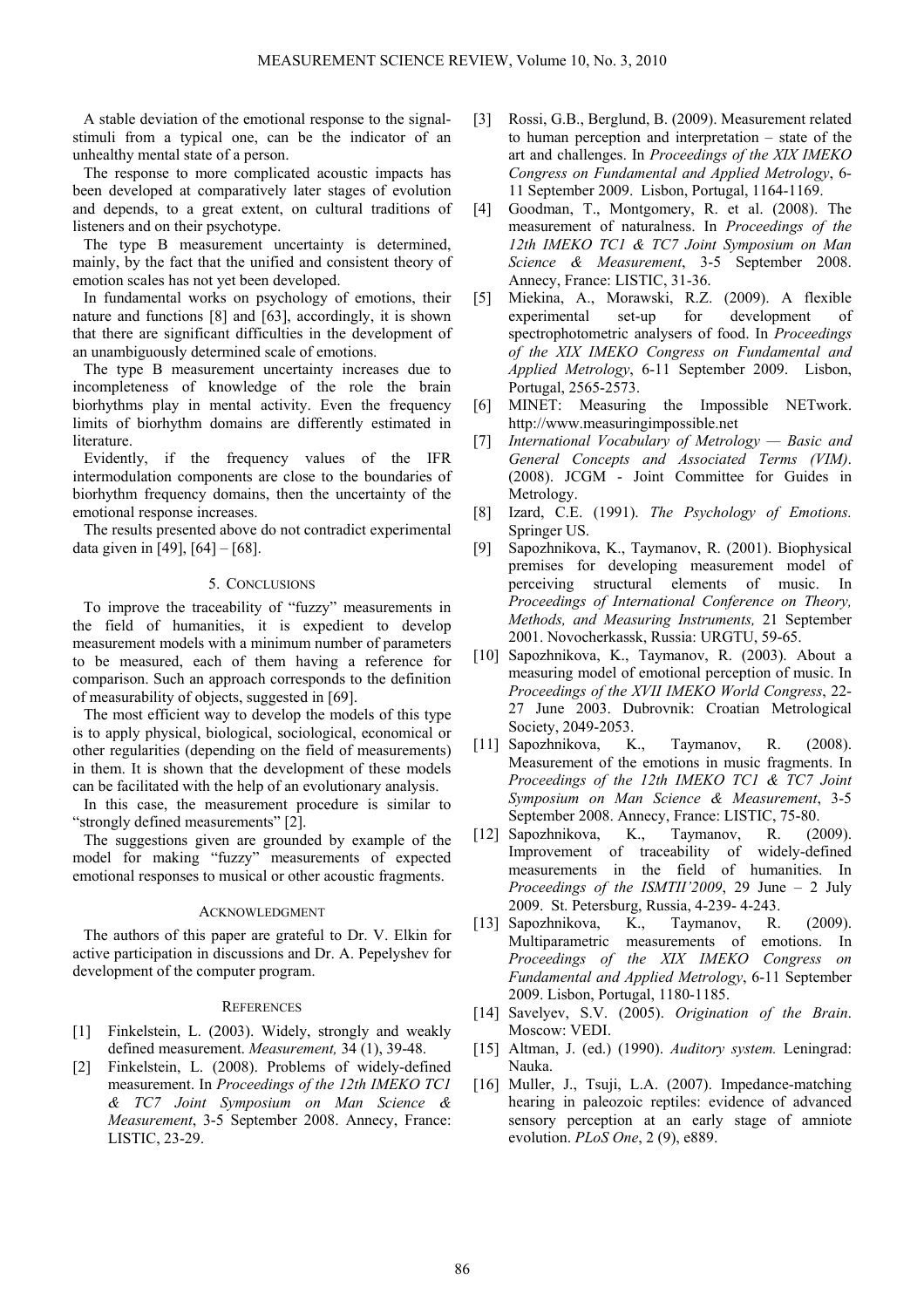- [17] Manley, G.A., Popper, A.N., Fay, R.R. (eds.) (2004). *Evolution of the Vertebrate Auditory System* [\(Springer](http://www.springer.com/series/2506)  [Handbook of Auditory Research](http://www.springer.com/series/2506)). New York: Springer-Verlag.
- [18] Horbenko, I. (1978). *Sound, Infra- and Ultra-sounds*. Moscow: Znanie.
- [19] Arends, B., Thackara, D. (eds.) (2004). *Experiment: Conversations in Art and Science*. The Wellcome Trust.
- [20] Cody, J.D. (1997). Infrasound. http://journal.borderlands.com/1997/infrasound/
- [21] Irvine, T. (2005). Elephant infrasound. http://www.vibrationdata.com/Newsletters/February20 05\_NL.pdf
- [22] National Toxicology Program (2001). Infrasound: brief review of toxicological literature (Infrasound toxicological summary November 2001). http://ntp.niehs.nih.gov/ntp/htdocs/Chem\_Background/ ExSumPdf/Infrasound.pdf
- [23] Todd, N.P.M., Rosengren, S.M., Colebatch, J.G. (2008). Tuning and sensitivity of the human vestibular system to low-frequency vibration. *Neuroscience Letters*, 444 (1), 36-41.
- [24] Kaczmarska, A., Uczak, L. (2008). Analysis of annoyance caused by infrasound and low-frequency noise during mental work. *Archives of Acoustics*, 33 (3), 331-340.
- [25] Yuan, H., Long, H., Mou, X. (2008). The effect of 8Hz infrasound on the learning and memory ability and proliferation in rats' brain. *Chinese Journal of Rehabilitation Medicine,* 23 (5), 385-387.
- [26] Seabrook, W. (1941). *Doctor Wood: Modern Wizard of the Laboratory*. New York: Harcourt, Brace and company.
- [27] Volodin, I.A., Volodina E.V. et al. (2009). Indicators of emotional arousal in vocal emissions of the humans and nonhuman mammals. *Journal of General Biology*, 70 (3), 210-224.
- [28] Jurgens, U. (1979). Vocalization as an emotional indicator: a neuroethological study in the squirrel monkey. *Behaviour*, 69 (1-2), 88-117.
- [29] Dolnik, V.R. (2003). *Indocile Child of Biosphere* (3rd ed.). St. Petersburg: CheRo-na-Neve Press.
- [30] Mithen, S. (2009). The music instinct: the evolutionary basis of musicality. *Annals of the New York Academy of Sciences*, 1169, 3-12.
- *[31]* Kroupa, V.F. (1973). *Frequency Synthesis: Theory, Design & Application.* C. Griffin & Co Ltd*.*
- [32] Kroupa, V.F. (2003). *Phase Lock Loops & Frequency Synthesis*. [Wiley](http://www.logobook.ru/prod_list.php?ftype=2&par1=10000061&name=Wiley&page=1).
- [33] Wikipedia: Intermodulation. <http://en.wikipedia.org/wiki/Intermodulation>
- [34] Butler, L. VK5BR (first published in "Amateur Radio" 1997). Intermodulation performance and measurement of intermodulation components, [http://users.tpg.com.au/users/ldbutler/Intermodulation.](http://users.tpg.com.au/users/ldbutler/Intermodulation.htm) [htm](http://users.tpg.com.au/users/ldbutler/Intermodulation.htm)
- [35] Pongracz, P., Miklosi, A., Molnar, C., Csanyi, V. (2005). Human listeners are able to classify dog (Canis familiaris) barks recorded in different situations. *Journal of Comparative Psychology*, 119 (2), 136-144
- [36] Blumstein, D.T., Armitage, K.B. (1997). Alarm calling in yellow-bellied marmots: I. The meaning of situationally specific calls. *Animal Behaviour*, 53, 143-171.
- [37] Pongracz, P., Molnar, C., Miklosi, A. (2006). Acoustic parameters of dog barks carry emotional information for humans. *Applied Animal Behaviour Science*, 100 (3-4), 228-240.
- [38] Linnankoski, I., Laakso, M. et al. (1994). Recognition of emotions in macaque vocalization by children and adults. *Language & Communication*, 14 (2), 183-192.
- [39] Aldoshina, I. Pritts, R. (2006) *Musical Acoustics*, St. Petersburg: Kompozitor.
- [40] Schulter, M. (1998). Pythagorean tuning and medieval polyphony.

[http://www.medieval.org/ emfaq/harmony/pyth2.html](http://www.medieval.org/%20emfaq/harmony/pyth2.html) 

- [41] Voloshinov, A.V. (1992). *Mathematics and Art*. Moscow: Prosveschenie.
- [42] Schmidt-Jones, C.: Tuning systems. <http://cnx.org/content/m11639/latest/>
- [43] Vurma, A., Ross, J., Ogorodnikova, E. (2006). Perception of vocal musical intervals. *Sensornye sistemy,* 20 (2), 117-125.
- [44] Encyclopedia Britannica Online. http://www.britannica.com/
- [45] [Sadie,](http://en.wikipedia.org/wiki/Stanley_Sadie) S., [Tyrrell](http://en.wikipedia.org/w/index.php?title=John_Tyrrell_%28professor_f_music%29&action=edit&redlink=1), J. (2001). *The New Grove Dictionary of Music and Musicians* (2nd edition). London: Macmillan Publishers.
- [46] Sposobin, I. (1959). *Elementary Theory of Music*. Moscow: Musgiz.
- [47] Ewer, G.: Easy Music Theory. Lesson 10: intervals. <http://www.musictheory.halifax.ns.ca/> 10intervals.html
- [48] Ewer, G.: Easy Music Theory. Lesson 15: tonic and dominant triads.

http://www.musictheory. halifax.ns.ca/15tdt.html

- [49] Oelmann, H., Laeng, B. (2009). The emotional meaning of harmonic intervals. *Cognitive Processing*, 10 (2), 113-131.
- [50] Elkin, V. (2000). *Curative (Medical) Magic of Music: Harmony of Colour and Sound in Therapy of a Disease.* St. Petersburg: Respeks.
- [51] Wikipedia: Tonality. <http://en.wikipedia.org/wiki/Tonality>
- [52] Taymanov, R. (1977). Calculation of the amplitude spectrum of combination waves. Non-linear distortions in receiving-amplifying devices. In *Proceedings of the First All-union Symposium.* Minsk: MRI, 43-45.
- [53] Taymanov, R. (1961). Calculation of frequency converters. *Voprosy radioelectronicy*, 10 (1), 127-135.
- [54] Taymanov, R. (1961). Calculation of side combination frequencies. *Voprosy radioelectronicy*, 10 (3), 138-148.